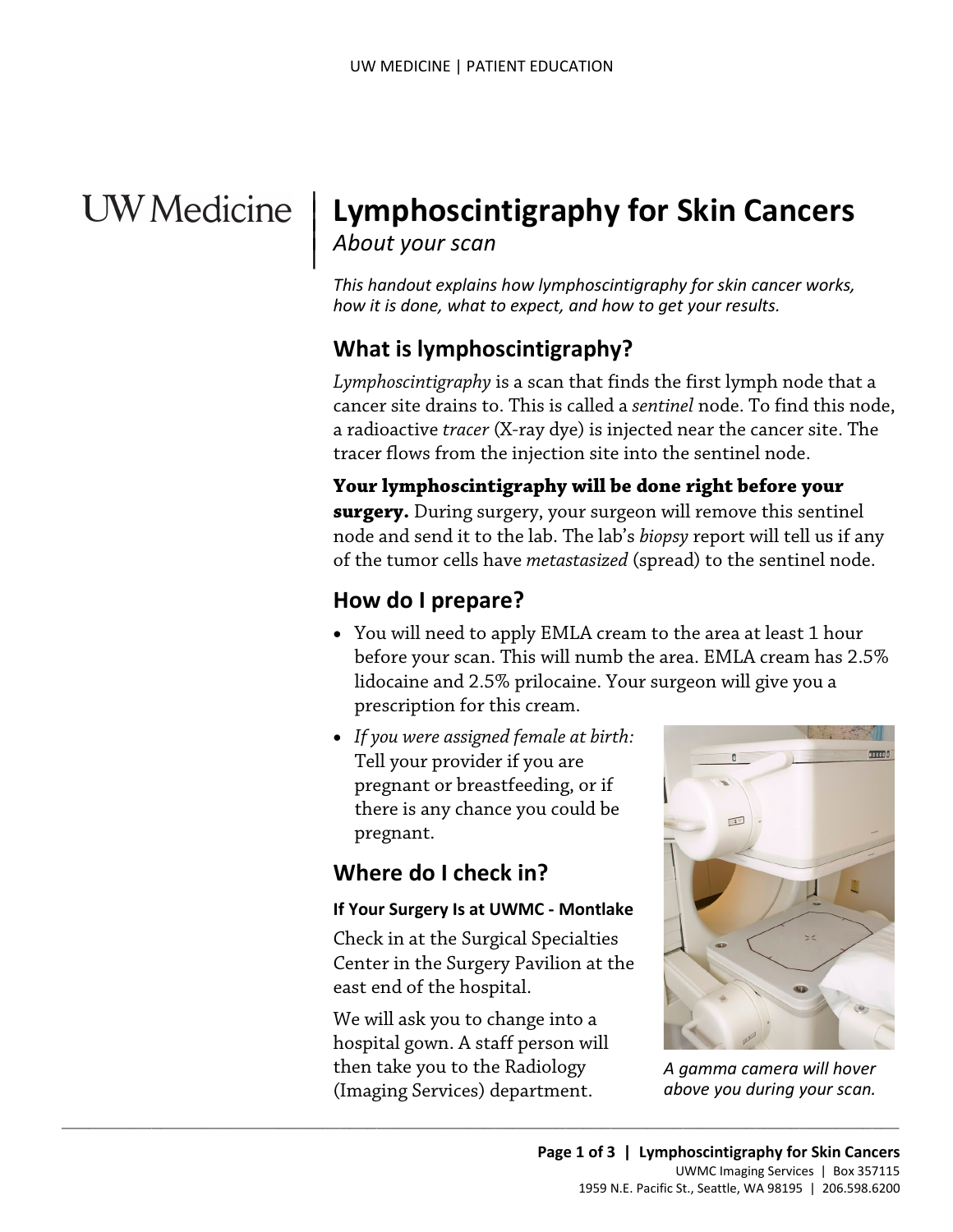#### **If Your Surgery Is at UWMC - Northwest**

Please ask your surgeon's scheduling nurse where to check in.

#### **How is the scan done?**

- • *If you were assigned female at birth:* **Before** we begin, tell the doctor if there is any chance you could be pregnant.
- A nuclear medicine doctor will clean your skin with an antiseptic called ChloraPrep.
- The doctor will then give you up to 4 injections of the tracer around the skin cancer. Your lymph nodes around the skin cancer will take up the tracer, usually within minutes.
- We may gently massage the area. This will help ease any discomfort from the injection and will also help the flow of lymph fluid.
- The tracer will drain into the lymph system and collect in the sentinel node. This does not mean there is cancer in that node. It just shows the node with the highest risk of getting cancer, since it is the one that the tissue drains to first.
- will hover above you and take images. When the sentinel node is found, your doctor will use a surgical pen to mark on your skin • For the scan, we will ask you to lie on your back. A *gamma camera*  where that node is.
- If your skin cancer is in your head or neck area, you will likely also have 3D imaging with a low-dose CT scan (SPECT/CT). This scan will help find the exact location of the sentinel node. This extra imaging will take about 15 minutes.

# **What happens during the surgery?**

 $\_$  ,  $\_$  ,  $\_$  ,  $\_$  ,  $\_$  ,  $\_$  ,  $\_$  ,  $\_$  ,  $\_$  ,  $\_$  ,  $\_$  ,  $\_$  ,  $\_$  ,  $\_$  ,  $\_$  ,  $\_$  ,  $\_$  ,  $\_$  ,  $\_$  ,  $\_$  ,  $\_$  ,  $\_$  ,  $\_$  ,  $\_$  ,  $\_$  ,  $\_$  ,  $\_$  ,  $\_$  ,  $\_$  ,  $\_$  ,  $\_$  ,  $\_$  ,  $\_$  ,  $\_$  ,  $\_$  ,  $\_$  ,  $\_$  ,

During the surgery, your surgeon will find the sentinel node using a hand-held device that detects radiation. Your surgeon will then take a tissue sample from the sentinel node to be biopsied in the lab. These lab tests will show if there is cancer in the lymph node.

# **What will I feel before and during the scan?**

You may feel some discomfort from the injections. We may ask you to change positions as the images are taken.